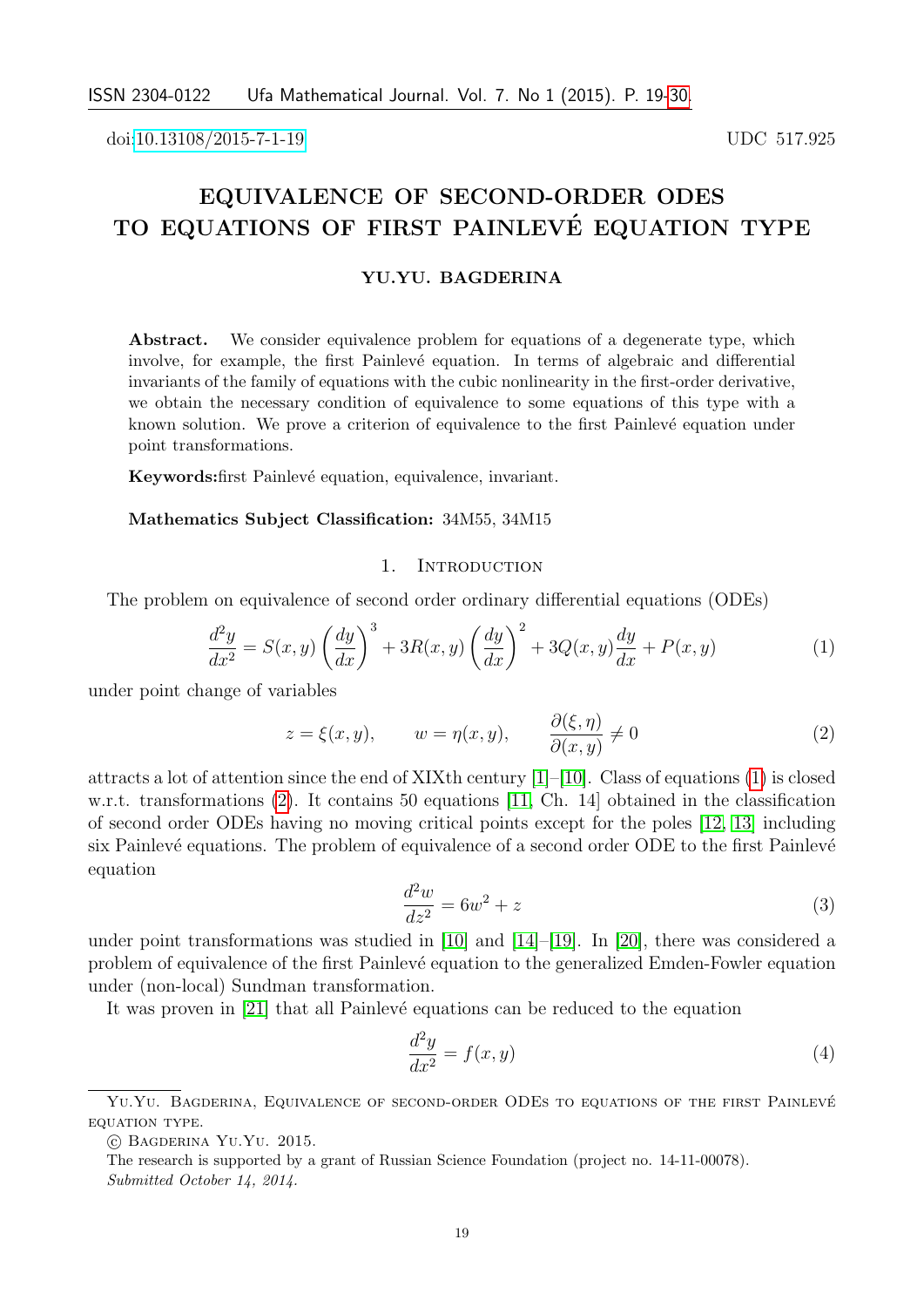by some change  $(2)$ ; canonical form  $(4)$  was obtained for third, fourth, fifth, and sixth Painlevé equation. It was also shown in [\[21\]](#page-11-3) that only special change of variables

<span id="page-1-1"></span>
$$
\tilde{x} = k \int \phi^2(x) dx + x_0, \quad \tilde{y} = \phi(x)y + \chi(x), \quad k, x_0 = \text{const}, \quad k, \phi(x) \neq 0 \tag{5}
$$

does not lead equation [\(4\)](#page-0-2) outside this class.

In the most part of works devoted to the equivalence problem for equations  $(1)$  [\[1\]](#page-10-0)–[\[5,](#page-10-6) [8\]](#page-10-7) there was studied only the general (non-degenerate) case for equation [\(1\)](#page-0-0) described by the relation  $J_0 \neq 0$  (the formula for  $J_0$  is provided in the next section). For all the Painlevé equations we have  $J_0 = 0$  and thus, they belong to degenerate types of equation [\(1\)](#page-0-0). In [\[1\]](#page-10-0) there were also studied degenerate cases of equation [\(1\)](#page-0-0) but their complete classification was not made. Such classification was made in [\[6,](#page-10-8) [7\]](#page-10-9) by the methods of differential geometry. Later, in [\[9\]](#page-10-10), it was made by exterior Cartan forms, and later in [\[10\]](#page-10-1) by employing Lie's infinitesimal approach. At that, the result applicable to each equation [\(1\)](#page-0-0) was provided only in works [\[7,](#page-10-9) [10\]](#page-10-1). In [\[6\]](#page-10-8) the formulae for the invariants of equation [\(1\)](#page-0-0) were obtained in a special coordinate system and to apply them, one should first make a preliminary change of variables (i.e., requires making several interations). The result of [\[9\]](#page-10-10) for degenerate types of equation [\(1\)](#page-0-0) including, in particular, Painlevé equations needs that equation  $(1)$  should be first reduced to  $(4)$ .

Equation [\(1\)](#page-0-0) of first type in [\[10\]](#page-10-1) correspond to the general case determined in  $[6, 7]$  $[6, 7]$ . Equations of ninth type in [\[10\]](#page-10-1) coincide with the case of maximal degeneration in  $[6, 7]$  $[6, 7]$ . For other seven types of equation [\(1\)](#page-0-0) introduced in [\[10\]](#page-10-1), it is to be studied independently to which cases of intermediate degeneration in original classification  $[6, 7]$  $[6, 7]$  these types correspond. In the main case the formulae of connection between the invariants of equation [\(1\)](#page-0-0) constructed in [\[7\]](#page-10-9) and [\[10\]](#page-10-1) are provided in [\[10,](#page-10-1) Sect. 1]. Similar formulae in the degenerate case which includes five of six Painlevé equations are given in  $[22, Sect. 7]$ . The correspondence between the invariants in [\[10\]](#page-10-1) and those applied in [\[1,](#page-10-0) [21,](#page-11-3) [23\]](#page-11-5) was established in [\[22,](#page-11-4) Sect. 3] and [\[24\]](#page-11-6).

In the present work the equivalence conditions were obtained by employing algebraic (depending on  $x, y$  invariants of equations [\(1\)](#page-0-0) constructed in [\[10\]](#page-10-1). Equivalent equations have the same sets of (absolute) invariants. According to the classification in [\[10\]](#page-10-1), equation [\(3\)](#page-0-3) belongs to the sixth type of equation  $(1)$ . Other five types of Painlevé equations belong to the fourth type and the equivalence conditions for them were studied in [\[10,](#page-10-1) [19,](#page-11-1) [22,](#page-11-4) [23,](#page-11-5) [24\]](#page-11-6). The present paper is devoted to the equations of sixth type, i.e., to the most degenerate equations [\(1\)](#page-0-0) possessing invariants. In Section 2 we describe invariants of such equations and we show that by some change of variables [\(2\)](#page-0-1) all of them are reduced either to

<span id="page-1-2"></span>
$$
\frac{d^2w}{dz^2} + \frac{1}{4w^3} + F(z) = 0, \qquad F(z) \neq 0,
$$
\n(6)

or to

<span id="page-1-0"></span>
$$
\frac{d^2w}{dz^2} = 6w^2 + f(z).
$$
 (7)

In Sections 3, 4 we calculate the invariants for these equations and obtain necessary conditions of equivalence to equations [\(4\)](#page-0-2) of sixth type for which in [\[25\]](#page-11-7) either the general solution was given or the order was reduced. Namely, in Theorems 2–6 we describe five non-equivalent equations of sixth type admitting point symmetries. Four of these equations are integrable and in one of them the order can be reduced. Transformation [\(2\)](#page-0-1) relating equivalent equations is constructed by employing both algebraic and differential (depending on x, y,  $y' = dy/dx$ ) invariants of equations [\(1\)](#page-0-0). It was shown in [\[26\]](#page-11-8) that in solving the equivalence problem of a second order ODE the maximal amount of differentiations required for constructing the invariants should be made for equation [\(7\)](#page-1-0) with  $(f^{-1/4})'' \neq 0$ .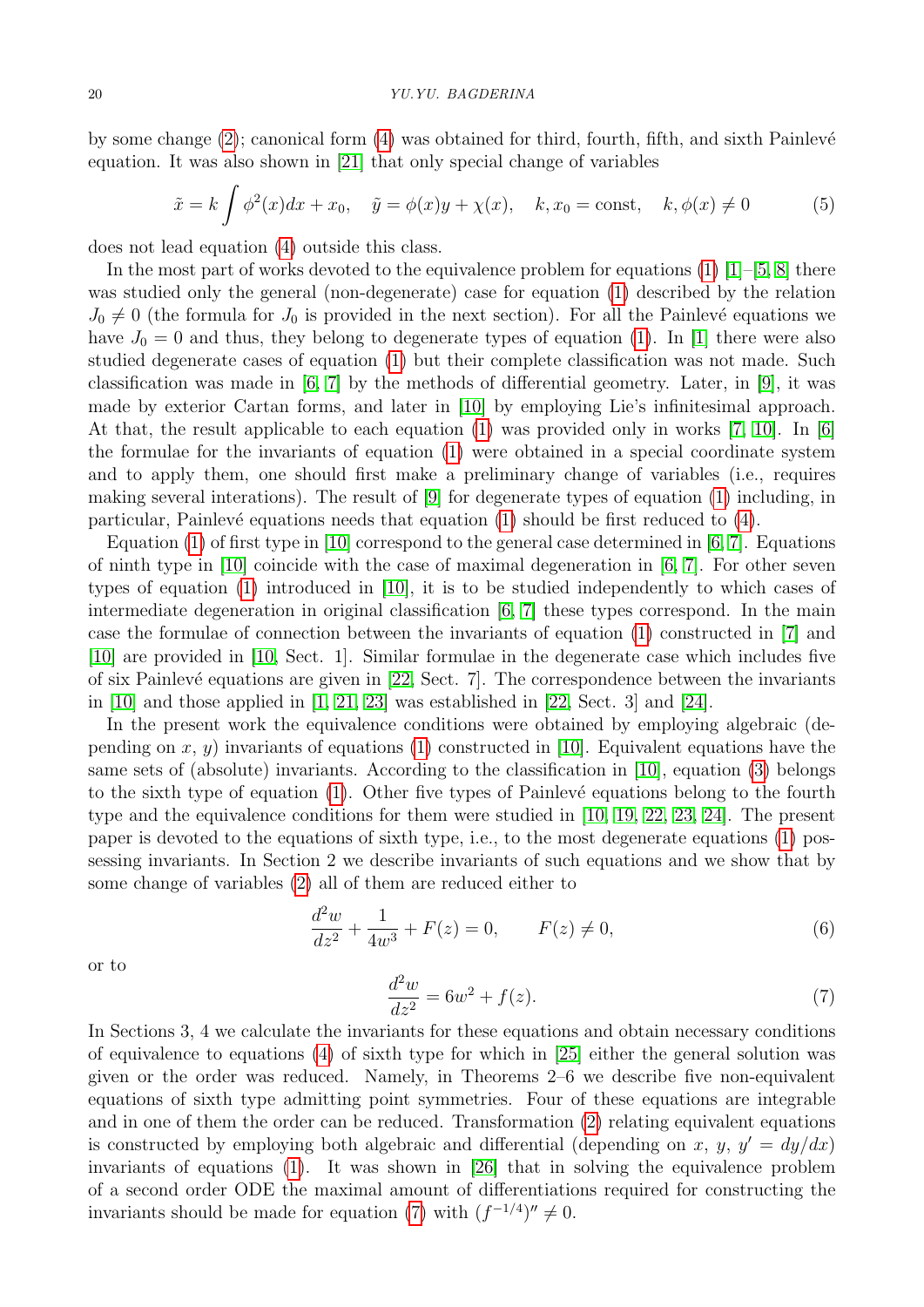As papers [\[14\]](#page-10-5)–[\[19\]](#page-11-1) show, the criterion of equivalence to equation [\(3\)](#page-0-3) can be obtained by means of various approaches. In Section 5 it is reproduced in Theorem 7. At the example of the first Painlevé equation we show how to prove the sufficiency for conditions of equivalence to equation [\(1\)](#page-0-0), once among its algebraic invariants there are invariants  $I_j$ ,  $I_k$  such that

<span id="page-2-0"></span>
$$
\frac{\partial(I_j, I_k)}{\partial(x, y)} \neq 0. \tag{8}
$$

Relation [\(8\)](#page-2-0) expresses the functional independence of invariants  $I_i$  and  $I_k$ . The approach based on the functional independence of the invariants it known and employed for a long time (see, for instance, [\[5,](#page-10-6) P. 7], [\[17\]](#page-11-9), [\[18\]](#page-11-10) or formulae (7) in [\[19\]](#page-11-1)). In [\[22\]](#page-11-4) this approach was employed in the proof of a criterion of equivalence to the second Painlevé equation and to equation XXXIV in [\[11\]](#page-10-2) which can be reduced to the second Painlevé equation by a differential substitution. For the other Painlevé equations the sufficiency of equivalence conditions was established if applying of these conditions to ODE [\(4\)](#page-0-2), up to transformation [\(5\)](#page-1-1) gives the canonical form of the corresponding Painlevé equation in  $[21]$ . In the case of third and fourth Painlevé equations, this approach was employed in works [\[24\]](#page-11-6) and [\[22\]](#page-11-4), respectively.

In Section 6 we provide examples of applying differential invariants in constructing transformation [\(2\)](#page-0-1) relating two equivalent equations with no algebraic invariants satisfying condition [\(8\)](#page-2-0). We consider the case when all the algebraic invariants of an equation are constant as well as the case when all of them depend on one variable. It is also shown that the generalized Emden-Fowler equation found in  $[20]$  is related with the first Painlevé equation by a point change of variables [\(5\)](#page-1-1).

# 2. Invariants for equations of sixth type

Here we partially reproduce the classification of second order ODEs in [\[10,](#page-10-1) Thms. 2, 7] concerning the equations of sixth type.

**Theorem 1.** Equation [\(1\)](#page-0-0) of sixth type are characterized by the relations

<span id="page-2-2"></span>
$$
J_0 = 0, \quad \beta_1 \neq 0, \quad j_0 = 0, \quad j_1 = 0, \quad j_2 = 0, \quad j_3 \neq 0, \quad \Gamma_0 j_3 \neq 5\beta_1. \tag{9}
$$

The basis of its differential invariants is

<span id="page-2-4"></span>
$$
I_0 = \frac{1}{j_3^{3/2}} \left( \frac{15e_0}{I_1 - 5} - \frac{3y'}{\beta_1(\beta_1 + y'\beta_2)} \right),
$$
  
\n
$$
I_1 = \frac{\Gamma_0 j_3}{\beta_1}, \qquad I_2 = \frac{1}{5j_3^2} \left( (5 - I_1)\Lambda + \frac{4\Gamma_0 e_0^2}{\beta_1} \right).
$$
\n(10)

An arbitrary algebraic invariant of equation [\(1\)](#page-0-0) can be obtained by applying functional-algebraic operations and operators of invariant differentiation

<span id="page-2-1"></span>
$$
\mathcal{D}_1 = \frac{1}{j_3} (\beta_2 \partial_x - \beta_1 \partial_y), \quad \mathcal{D}_2 = \frac{15e_0}{(I_1 - 5)\sqrt{j_3}} (\beta_2 \partial_x - \beta_1 \partial_y) - \frac{3}{\beta_1 \sqrt{j_3}} \partial_x \tag{11}
$$

to  $I_1$ ,  $I_2$ . Algebraic invariants for all the equations of sixth type satisfy trivial relations

<span id="page-2-3"></span>
$$
5I_{11} + 3I_1(5 - I_1) = 0, \quad 5I_{12} - 2(2I_1 + 15)I_2 + (5 - I_1) \left(\frac{46}{45}I_1 + 33\right) = 0,
$$
  
\n
$$
I_{21} = 0, \qquad \mathcal{D}_1(\mathcal{D}_2^n I_2) = \left(\frac{1}{10}(n+8)I_1 + \frac{3}{2}(n+4)\right)\mathcal{D}_2^n I_2, \quad n \in \mathbb{N}.
$$
\n(12)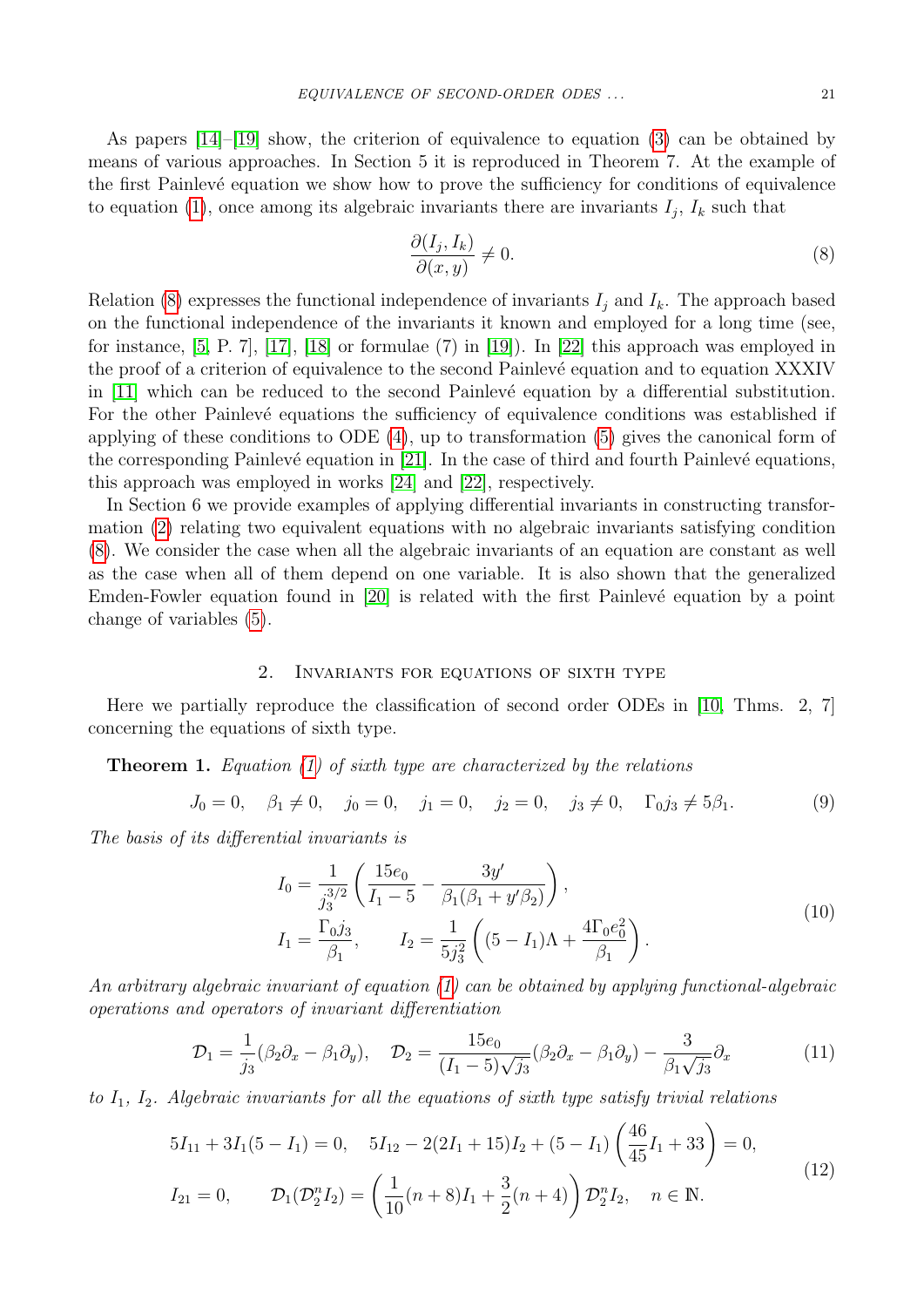In this theorem we employ the notations

<span id="page-3-0"></span>
$$
I_{ij} = \mathcal{D}_i I_j, \quad I_{kij} = \mathcal{D}_k(\mathcal{D}_i I_j), \quad I_{lkij} = \mathcal{D}_l(\mathcal{D}_k(\mathcal{D}_i I_j)), \quad i, j, k, l = 1, 2,
$$
\n
$$
(13)
$$

for the derivatives of the invariants obtained by applying invariant differentiations [\(11\)](#page-2-1) to  $I_1$ ,  $I_2$ . The quantities involved in  $(9)–(11)$  $(9)–(11)$ 

$$
\Gamma_0 = 3\beta_2\gamma_{10} + \beta_1(\gamma_{20} - 4\gamma_{11}), \qquad \Gamma_1 = \beta_2(4\gamma_{20} - \gamma_{11}) - 3\beta_1\gamma_{21},
$$
\n
$$
J_0 = \frac{1}{3}(\beta_2\Gamma_0 - \beta_1\Gamma_1), \qquad j_0 = \frac{3}{\beta_1}(\frac{\beta_2}{\beta_1}\delta_{10} - \delta_{11}) + \frac{6\gamma_{10}}{\beta_1^2}(\gamma_{11} - \frac{\beta_2}{\beta_1}\gamma_{10}),
$$
\n
$$
j_1 = \frac{5}{6}(\beta_2\delta_{20} - \beta_1\delta_{30} - \frac{\beta_2^2}{\beta_1}\delta_{10}) + (\gamma_{20} + \gamma_{11} - 2\frac{\beta_2}{\beta_1}\gamma_{10})(\gamma_{20} - \frac{2}{3}\gamma_{11} - \frac{\beta_2}{3\beta_1}\gamma_{10}),
$$
\n
$$
j_2 = \frac{1}{\beta_1}(\delta_{20} - \frac{\beta_2}{\beta_1}\delta_{10}) + \frac{\gamma_{10}}{5\beta_1^2}(\tau_{\beta_1}^{\beta_2}\gamma_{10} - 6\gamma_{20} - \gamma_{11}), \qquad j_3 = \frac{3}{5}(\frac{\delta_{10}}{\beta_1^3} - \frac{6\gamma_{10}^2}{5\beta_1^4}),
$$
\n
$$
e_0 = \frac{\epsilon_{10}}{5\beta_1^4} - \frac{21\gamma_{10}\delta_{10}}{25\beta_1^5} + \frac{84\gamma_{10}^3}{125\beta_1^6}, \qquad \Lambda = \frac{\lambda_{10}}{5\beta_1^5} + \frac{4}{25\beta_1^6}(7\delta_{10}^2 - 8\gamma_{10}\epsilon_{10})
$$

are calculated by means of relative invariants

$$
\beta_1 = \alpha_{1x} - \alpha_{0y} + R\alpha_0 - 2Q\alpha_1 + P\alpha_2, \quad \beta_2 = \alpha_{2x} - \alpha_{1y} + S\alpha_0 - 2R\alpha_1 + Q\alpha_2, \n\gamma_{10} = \beta_{1x} - Q\beta_1 + P\beta_2, \qquad \delta_{10} = \gamma_{10x} - 2Q\gamma_{10} + P(\gamma_{20} + \gamma_{11}) - 5\alpha_0\beta_1, \n\gamma_{11} = \beta_{2x} - R\beta_1 + Q\beta_2, \qquad \delta_{11} = \gamma_{11x} - R\gamma_{10} + P\gamma_{21} - \alpha_1\beta_1 - 4\alpha_0\beta_2, \n\gamma_{20} = \beta_{1y} - R\beta_1 + Q\beta_2, \qquad \delta_{20} = \gamma_{20x} - R\gamma_{10} + P\gamma_{21} - 4\alpha_1\beta_1 - \alpha_0\beta_2, \n\gamma_{21} = \beta_{2y} - S\beta_1 + R\beta_2, \qquad \delta_{21} = \gamma_{21x} - R(\gamma_{20} + \gamma_{11}) + 2Q\gamma_{21} - 5\alpha_1\beta_2, \n\delta_{30} = \gamma_{20y} - S\gamma_{10} + Q\gamma_{21} - 4\alpha_2\beta_1 - \alpha_1\beta_2, \n\epsilon_{10} = \delta_{10x} - 3Q\delta_{10} + P(2\delta_{20} + \delta_{11}) - 12\alpha_0\gamma_{10}, \n\lambda_{10} = \epsilon_{10x} - 4Q\epsilon_{10} + P(3\epsilon_{20} + \epsilon_{11}) - 21\alpha_0\delta_{10}, \n\alpha_0 = Q_x - P_y + 2PR - 2Q^2, \qquad \alpha_1 = R_x - Q_y + PS - QR, \n\alpha_2 = S_x - R_y + 2QS - 2R^2.
$$

In contrast to absolute invariants  $I_0$ ,  $I_1$ ,  $I_2$ , relative invariants are invariants not for the whole group of equivalence transformations of equation [\(1\)](#page-0-0), but for some subgroup. A detailed description how to construct the relative and absolute invariants for equations [\(1\)](#page-0-0) by means of Lie's infinitesimal approach can be found in [\[10\]](#page-10-1). We note that relations [\(12\)](#page-2-3) and their differential consequences are satisfied for each equation of sixth type. Such trivial relations should be excluded from the necessary conditions of equivalence, since they do not reflect essential properties of a studied equation distinguishing it from other equations of the same type. At that, they play an essential role in the proof of sufficiency of equivalence conditions allowing us to express a part of invariants in terms of some "basic" invariants. This possibility is demonstrated in Section 5 in the proof of Theorem 7.

**Remark.** Equation [\(1\)](#page-0-0) with  $\beta_1 = 0$ ,  $\beta_2 \neq 0$  is reduced to equation with  $\beta_1 \neq 0$  by the hodograph transformation.

It was shown in [\[21\]](#page-11-3) that each ODE [\(1\)](#page-0-0) with relative invariants  $J_0 = 0$ ,  $j_0 = 0$  is reduced to [\(4\)](#page-0-2) by some change of variables [\(2\)](#page-0-1). Condition  $j_1 = 0$  for such equation reads as

$$
\left(\frac{\partial^3 f}{\partial y^3}\right)^2 - \frac{5}{6} \frac{\partial^2 f}{\partial y^2} \frac{\partial^4 f}{\partial y^4} = 0.
$$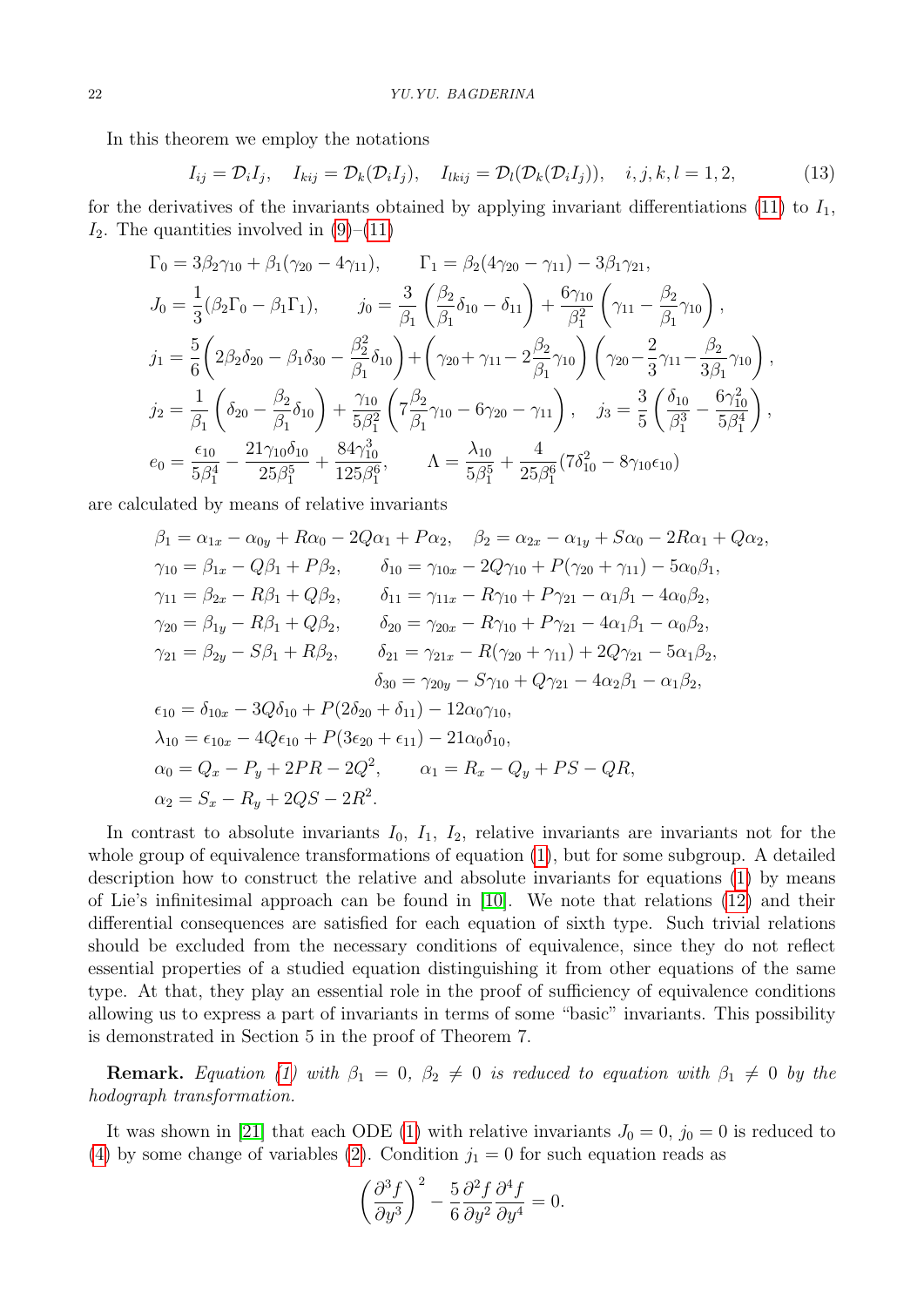It implies that the right hand side of [\(4\)](#page-0-2) is equal either to

<span id="page-4-0"></span>
$$
f(x,y) = b_0(x) + b_1(x)y + \frac{b_4(x)}{(y+b_3(x))^3},
$$
\n(14)

or to

<span id="page-4-1"></span>
$$
f(x,y) = b_0(x) + b_1(x)y + b_2(x)y^2.
$$
 (15)

Imposing other conditions in [\(9\)](#page-2-2) for function  $f(x, y)$  leads us to the conditions  $b_4 = \text{const} \neq 0$ ,  $b_0 - b_1 b_3 + b''_3 \neq 0$  for function [\(14\)](#page-4-0) and to condition  $b_2 \neq 0$  for function [\(15\)](#page-4-1). Under such restrictions, equation  $(4)$ ,  $(14)$  is reduced to  $(6)$  by an appropriate transformation  $(5)$ , while equation  $(4)$ ,  $(15)$  is reduced to  $(7)$ . The families of equations  $(6)$ ,  $(7)$  are non-equivalent since for the former we have  $I_1 \neq 0$ , while the latter satisfies  $I_1 = 0$ . Necessary conditions of equivalence to equations of sixth type with  $I_1 \neq 0$  and  $I_1 = 0$  are obtained in the subsequent sections by means of invariants  $I_0$ ,  $I_1$ ,  $I_2$ ,  $\mathcal{D}_2^n I_2$ ,  $n \in \mathbb{N}$ . It is easy to see that other derivatives of invariants [\(13\)](#page-3-0) can be expressed by trivial relations [\(12\)](#page-2-3) and their differential consequences in terms of invariants  $I_1$ ,  $I_2$ ,  $\mathcal{D}_2^n I_2$ ,  $n \in \mathbb{N}$ .

# 3. EQUATIONS OF SIXTH TYPE WITH  $I_1 \neq 0$

Equation [\(6\)](#page-1-2) has the following invariants (here  $w' = dw/dz$ )

$$
I_1 = 5(1 + w^3 F),
$$
  
\n
$$
I_2 = \frac{w^{10}(4F'^2 - 3FF'')}{27(1 + w^3F)^2} - \frac{w^3F}{36(1 + w^3F)^2}(184w^6F^2 + 389w^3F + 196),
$$
  
\n
$$
I_{22} = -\frac{w^{12}(9F^2F''' - 45FF'F'' + 40F'^3)}{27\sqrt{3}F(1 + w^3F)^{5/2}}, \qquad I_0 = -\frac{w(wF' + 3w'F)}{\sqrt{3}F(1 + w^3F)^{3/2}}.
$$

Comparing invariants  $I_1$ ,  $I_2$ ,  $I_{22}$ , we see that the algebraic invariants

<span id="page-4-2"></span>
$$
\hat{J}_1 = \frac{3^9 \cdot 5^4}{(I_1 - 5)^{10}} \left( I_1^2 I_2 + (I_1 - 5) \left( \frac{46}{45} I_1^2 + \frac{7}{12} I_1 - \frac{5}{4} \right) \right)^3, \quad \hat{J}_2 = \frac{3^7 \cdot 5^3 I_1^5 I_{22}^2}{(I_1 - 5)^8} \tag{16}
$$

for equation [\(1\)](#page-0-0) of sixth type with  $I_1 \neq 0$  depend on one variable only. In particular, for ODE [\(6\)](#page-1-2) they are equal

$$
\hat{J}_1 = -\frac{(3FF'' - 4F'^2)^3}{F^{10}}, \qquad \hat{J}_2 = \frac{(9F^2F''' - 45FF'F'' + 40F'^3)^2}{F^{10}}.
$$

The condition  $\hat{J}_2 = 0$  coincides with the existence of a point symmetry. Namely, ODE [\(6\)](#page-1-2) admits the symmetry operator  $X$  in the cases

- 1)  $F(z) = \text{const}, X = \partial_z;$
- 2)  $F(z) = \frac{c}{z^{3/2}}$ ,  $c = \text{const} \neq 0$ ,  $X = 2z\partial_z + w\partial_w$ .

In the case  $I_1 \neq 0$ , in obtaining necessary conditions of equivalence, it is reasonable to employ basis invariants  $I_0$ ,  $I_1$  and invariants [\(16\)](#page-4-2) instead of invariants  $I_0$ ,  $I_1$ ,  $I_2$ ,  $I_{22}$ . If  $\hat{J}_1$ ,  $\hat{J}_2 \neq \text{const}$ for a given equation, then excluding the common variable in the expressions for  $\hat{J}_1$ ,  $\hat{J}_2$  gives a relation for  $\hat{J}_1$ ,  $\hat{J}_2$  being an invariant characteristic for this equation. Two equations with different relations for  $\hat{J}_1$ ,  $\hat{J}_2$  can not be equivalent.

In [\[25,](#page-11-7) Sect. 2.4.2] some equations [\(4\)](#page-0-2) of sixth type with  $I_1 \neq 0$  were integrated. All of them are reduced to two ODEs. The necessary conditions of equivalence to these equations are formulated in the following statements.

**Theorem 2.** If equation  $(1)$  is equivalent to ODE

<span id="page-4-3"></span>
$$
\frac{d^2w}{dz^2} = \frac{A_1}{w^3} + A_2, \qquad A_1, A_2 = \text{const} \neq 0,
$$
\n(17)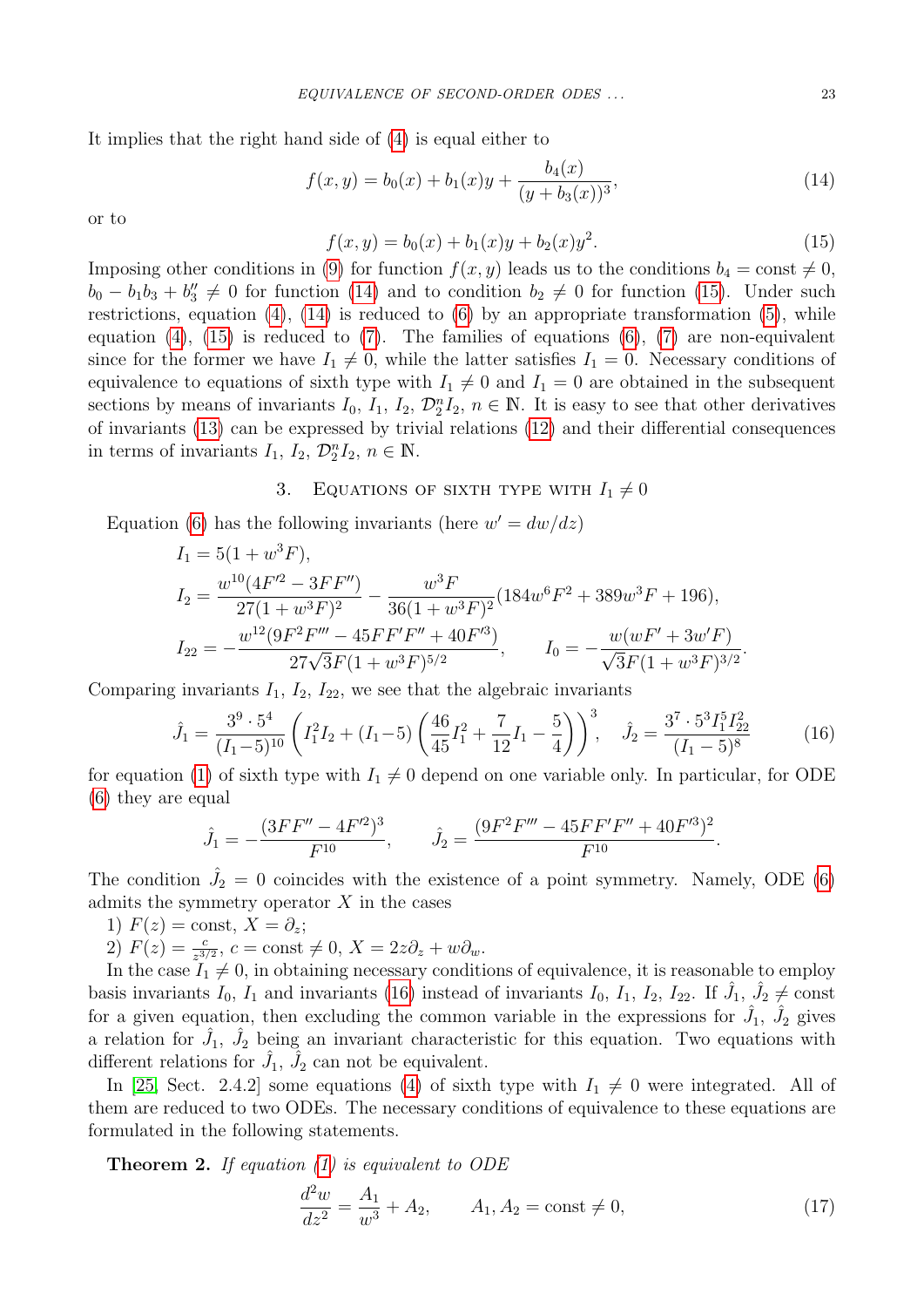it is an equation of sixth type, its invariants satisfy the conditions

<span id="page-5-2"></span>
$$
I_1 \neq 0, \qquad \hat{J}_1 = 0, \qquad \hat{J}_2 = 0. \tag{18}
$$

If equations  $(1)$ ,  $(17)$  are equivalent, change of variables  $(2)$  relating them is determined by the identities √

<span id="page-5-3"></span>
$$
I_1 = 5 + \frac{5A_2w^3}{4A_1}, \qquad I_0 = -\frac{4\sqrt{3}A_1ww'}{(-(4A_1 + A_2w^3))^{3/2}}.
$$
\n(19)

**Theorem 3.** If equation  $(1)$  is equivalent to ODE

<span id="page-5-0"></span>
$$
\frac{d^2w}{dz^2} = \frac{A_1}{w^3} + \frac{A_2}{z^{3/2}}, \qquad A_1, A_2 = \text{const} \neq 0,
$$
\n(20)

it is an equation of sixth type, its invariants satisfy the conditions

$$
I_1 \neq 0
$$
,  $\hat{J}_1 = \text{const} \neq 0$ ,  $\hat{J}_2 = 0$ . (21)

If equations [\(1\)](#page-0-0), [\(20\)](#page-5-0) are equivalent, change of variables [\(2\)](#page-0-1) relating them and the relation between the parameters of the equations are determined by the identities

$$
\hat{J}_1 = \frac{729A_1}{16A_2^4}, \qquad I_1 = 5 + \frac{5A_2w^3}{4A_1z^{3/2}}, \qquad I_0 = \frac{2\sqrt{3}A_1z^{5/4}w(w - 2zw')}{(-\left((4A_1z^{3/2} + A_2w^3)\right)^{3/2}}.
$$
\n(22)

If equations [\(1\)](#page-0-0) and [\(17\)](#page-4-3) (or  $(20)$ ) are equivalent, their invariants coincide, and thus, they satisfy the same relations. This is why the proof of the above theorem consists in straightforward calculating of invariants  $I_0$ ,  $I_1$  and [\(16\)](#page-4-2) for equations [\(17\)](#page-4-3) and [\(20\)](#page-5-0).

# 4. EQUATIONS OF SIXTH TYPE WITH  $I_1 = 0$

Equation [\(7\)](#page-1-0) have the following invariants

$$
I_1 = 0
$$
,  $I_2 = \frac{11}{2} + \frac{f}{108w^2}$ ,  $\mathcal{D}_2^n I_2 = \frac{f^{(n)}}{(-2)^n 108w^{2+n/2}}$ ,  $n \in \mathbb{N}$ ,  $I_0 = -\frac{w'}{6w^{3/2}}$ .

We see that the algebraic invariants

<span id="page-5-1"></span>
$$
\tilde{J}_1 = \frac{I_{22}^4}{27(2I_2 - 11)^5}, \qquad \tilde{J}_2 = \frac{I_{222}^2}{27(2I_2 - 11)^3} \tag{23}
$$

depend on a single variable for equation [\(1\)](#page-0-0) of sixth type  $I_1 = 0$ ,  $I_2 \neq 11/2$ . Thus, while obtaining necessary equivalence conditions for such equations of sixth type, it is useful to employ invariants [\(23\)](#page-5-1) together with basis invariants [\(10\)](#page-2-4). In particular, for ODE [\(7\)](#page-1-0) with  $f(z) \neq 0$  they read as

$$
\tilde{J}_1 = \frac{(f')^4}{128f^5}, \qquad \tilde{J}_2 = \frac{(f'')^2}{32f^3}.
$$

Equation [\(7\)](#page-1-0) admits symmetry operators if  $2(2I_2 - 11)I_{222} - 5I_{22}^2 = 0$ , i.e., in the cases

- 1)  $f(z) = 0$ ,  $X_1 = \partial_z$ ,  $X_2 = z\partial_z 2w\partial_w$ ;
- 2)  $f(z) = \text{const} \neq 0, X = \partial_z;$
- 3)  $f(z) = \frac{c}{z^4}$ ,  $c = \text{const} \neq 0$ ,  $X = z\partial_z 2w\partial_w$ .

Equations [\(4\)](#page-0-2) of sixth type with  $I_1 = 0$  considered in [\[25,](#page-11-7) Sect. 2.3.1, 2.4.2, 2.9.1] are reduced to equation [\(3\)](#page-0-3), two ODES for which in [\[25,](#page-11-7) Sect. 2.3.1] the general solution was provided, and to an equation admitting the order reducing. The criterion of equivalence to the first Painlevé equation is proven in the next section, while necessary conditions of equivalence to other three equations in [\[25\]](#page-11-7) are formulated in the following theorems.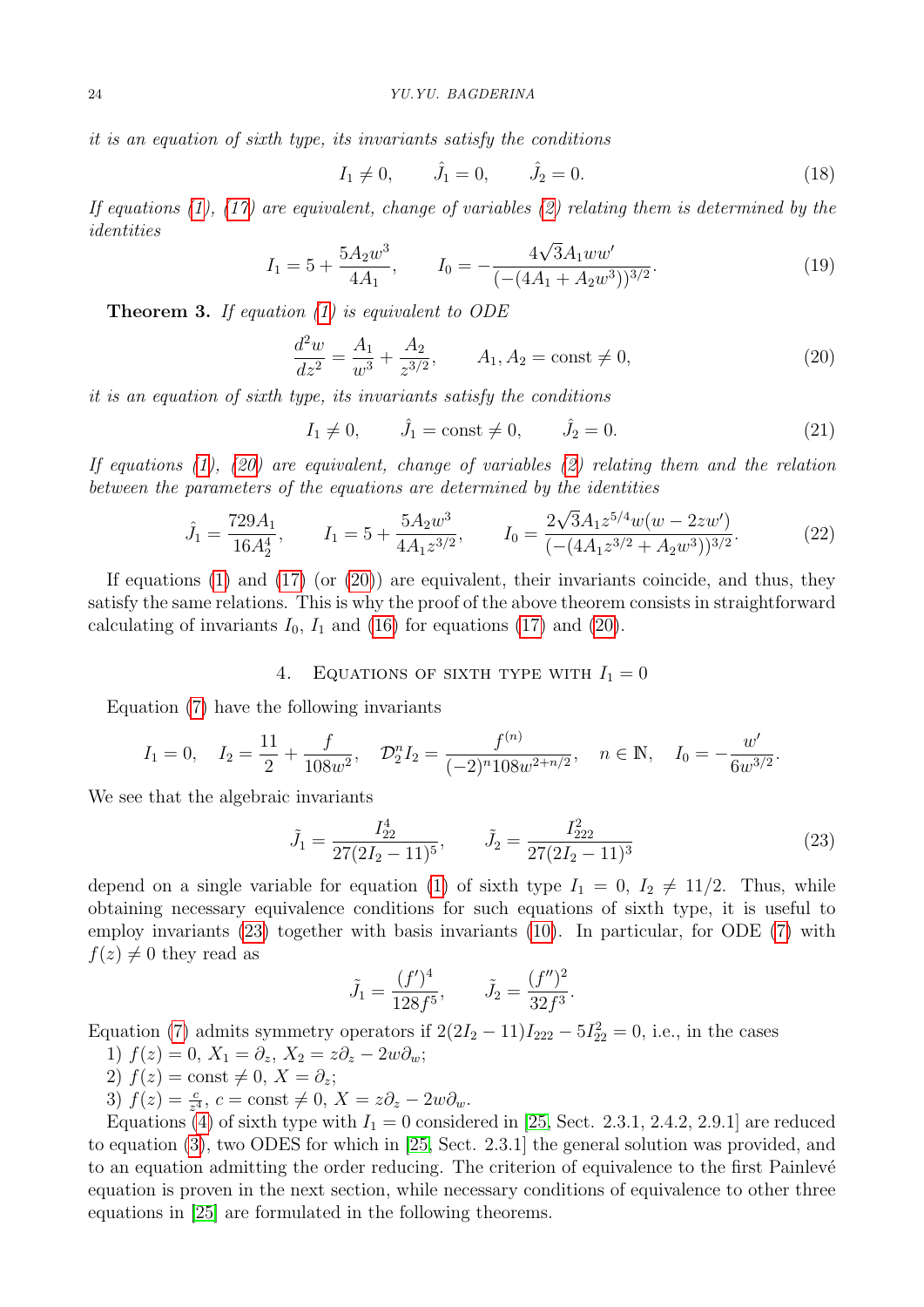**Theorem 4.** If equation  $(1)$  is equivalent to ODE

<span id="page-6-0"></span>
$$
\frac{d^2w}{dz^2} = Aw^2, \qquad A = \text{const} \neq 0,
$$
\n(24)

it is an equation of sixth type and its invariants satisfy the conditions

<span id="page-6-5"></span>
$$
I_1 = 0, \qquad I_2 = \frac{11}{2}.
$$
\n<sup>(25)</sup>

If equations  $(1)$ ,  $(24)$  are equivalent, change of variables  $(2)$  relating them is determined by the identity

$$
I_0 = -\frac{w'}{\sqrt{6A}w^{3/2}}.\t(26)
$$

**Theorem 5.** If equation  $(1)$  is equivalent to ODE

<span id="page-6-1"></span>
$$
\frac{d^2w}{dz^2} = \frac{Aw^2}{z^{5/2}}, \qquad A = \text{const} \neq 0,
$$
\n(27)

it is an equation of sixth type and its invariants satisfy the conditions

<span id="page-6-6"></span>
$$
I_1 = 0,
$$
  $I_2 \neq \frac{11}{2},$   $\tilde{J}_1 = 0,$   $\tilde{J}_2 = 0.$  (28)

If equations [\(1\)](#page-0-0), [\(27\)](#page-6-1) are equivalent, change of variable [\(2\)](#page-0-1) relating them is determined by the identities

$$
I_2 = \frac{11}{2} - \frac{z}{18(\sqrt{z} + 8Aw)^2}, \qquad I_0 = \frac{8Az^{1/4}(w - 2zw')}{\sqrt{3}(\sqrt{z} + 8Aw)^{3/2}}.
$$
 (29)

**Theorem 6.** If equation  $(1)$  is equivalent to ODE

<span id="page-6-2"></span>
$$
\frac{d^2w}{dz^2} = \frac{3}{25} \left( \frac{w^2}{z^3} + \frac{2cw}{z^2} \right), \qquad c = \text{const} \neq \pm 1,
$$
\n(30)

it is an equation of sixth type and its invariants satisfy the conditions

<span id="page-6-7"></span>
$$
I_1 = 0
$$
,  $I_2 \neq \frac{11}{2}$ ,  $\tilde{J}_1 = \text{const} \neq 0$ ,  $\tilde{J}_2 = \text{const} \neq 0$ ,  $\frac{\tilde{J}_2}{\tilde{J}_1} = \frac{25}{4}$ . (31)

If equations  $(1)$ ,  $(30)$  are equivalent, change of variable  $(2)$  relating them is determined by the identities

$$
\tilde{J}_1 = \frac{4}{3(1 - c^2)}, \qquad I_2 = \frac{11}{2} + \frac{(1 - c^2)z^2}{18((c + 1)z + w)^2},
$$
  
\n
$$
I_0 = \frac{\sqrt{z}(3w - 2(c + 1)z - 5zw')}{3\sqrt{2}((c + 1)z + w)^{3/2}}.
$$
\n(32)

# 5. CRITERION OF EQUIVALENCE TO FIRST PAINLEVÉ EQUATION

An invariant characteristic (necessary equivalence conditions) in terms of invariants [\(10\)](#page-2-4), [\(13\)](#page-3-0) for equation [\(3\)](#page-0-3) was obtained in [\[10\]](#page-10-1). Here we prove the sufficiency of these conditions.

**Theorem 7.** Equation [\(1\)](#page-0-0) is equivalent to the first Painlevé equation if and only if it is an equation of sixth type and its invariants satisfy the conditions

<span id="page-6-3"></span>
$$
I_1 = 1,
$$
  $I_{222} = 0,$   $\frac{\partial (I_2, I_{22})}{\partial (x, y)} \neq 0.$  (33)

Change of variables  $(2)$  reducing it to equation  $(3)$  is determined by the identities

<span id="page-6-4"></span>
$$
w^5 = \frac{1}{6^6 I_{22}^2}, \qquad \frac{z}{w^2} = 54(2I_2 - 11). \tag{34}
$$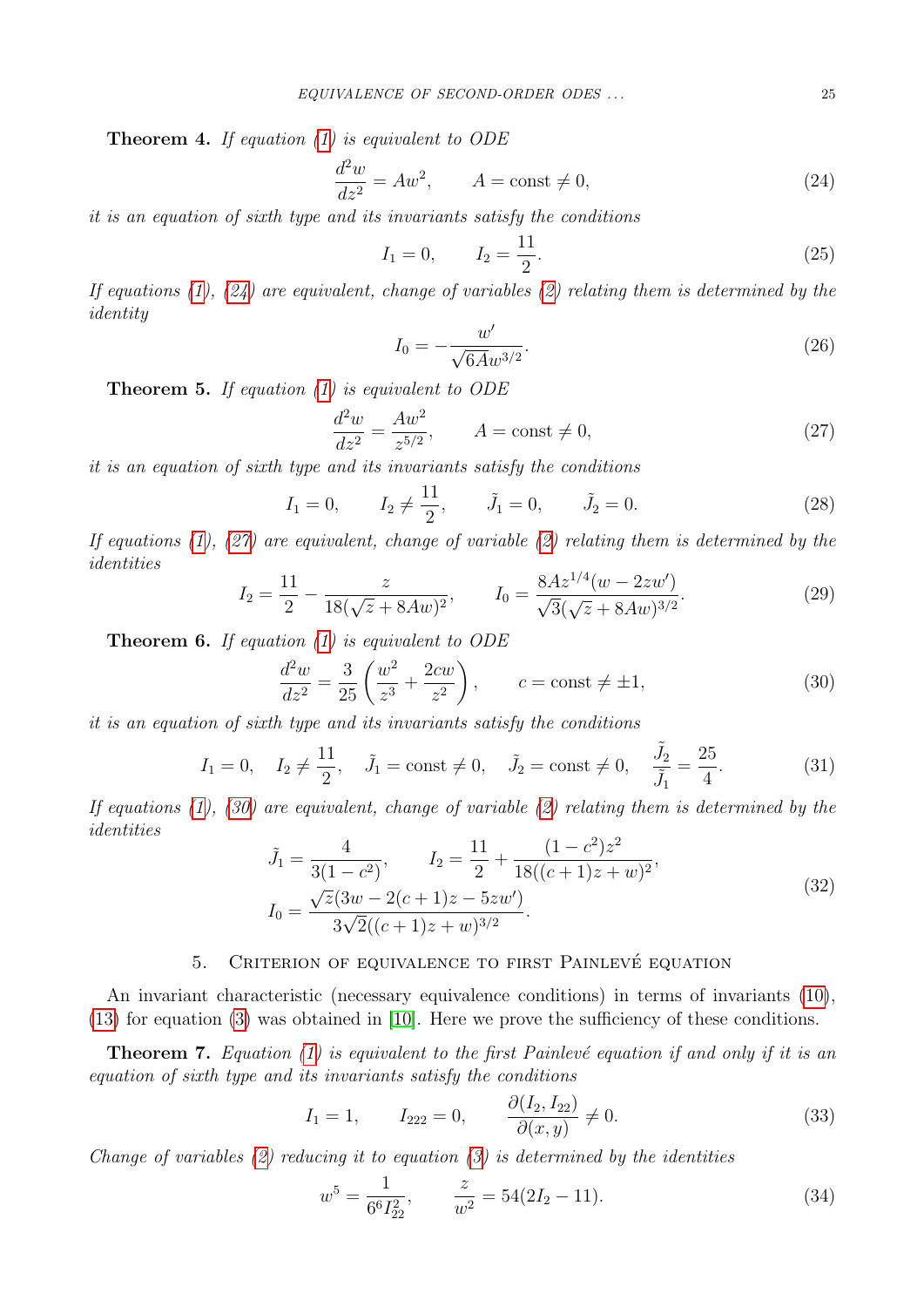### 26 YU.YU. BAGDERINA

Proof. To the prove the necessity, let us find the relations to be satisfied by the invariants of equation [\(3\)](#page-0-3) and therefore, the same relations are to be satisfied by the invariants of equation [\(1\)](#page-0-0) equivalent to ODE [\(3\)](#page-0-3). Basis algebraic invariants [\(10\)](#page-2-4), operators [\(11\)](#page-2-1) and the invariants  $\mathcal{D}_2^n I_2$ ,  $n = 1, 2$ , for ODE [\(3\)](#page-0-3) are equal to

<span id="page-7-0"></span>
$$
I_1 = 0, \t I_2 = \frac{11}{2} + \frac{z}{108w^2}, \t D_1 = -3w\partial_w, \t D_2 = -\frac{1}{2\sqrt{w}}\partial_z,
$$
  

$$
I_{22} = -\frac{1}{216w^{5/2}}, \t I_{222} = 0.
$$
 (35)

Invariants [\(35\)](#page-7-0) satisfy first two identities in [\(33\)](#page-6-3) and the condition  $\partial(I_2, I_{22})/\partial(z, w) \neq 0$ , which is invariant w.r.t. a non-degenerate change of variables. The expressions for  $I_2$ ,  $I_{22}$  can be resolved w.r.t.  $w^5$ ,  $zw^{-2}$  that gives [\(34\)](#page-6-4).

To probe the sufficiency, let us show that once conditions [\(33\)](#page-6-3) for equation [\(1\)](#page-0-0) are satisfied, the change of variables determined by [\(34\)](#page-6-4) transforms it into equation [\(3\)](#page-0-3). Differentiating [\(34\)](#page-6-4) twice, for the derivatives of  $w$  w.r.t.  $z$  we obtain the expressions

<span id="page-7-1"></span>
$$
w\frac{dw}{dz} = \frac{\Omega}{54(2(2I_2 - 11)\Omega - 5I_{22})},
$$
  
\n
$$
w^3 \frac{d^2w}{dz^2} = \frac{4(11 - 2I_2)\Omega^3 + 5I_{22}\Omega^2 + 25I_{22}^2d\Omega/dI_2}{18^3(2(2I_2 - 11)\Omega - 5I_{22})^3},
$$
\n(36)

where

<span id="page-7-2"></span>
$$
\Omega = \frac{dI_{22}}{dI_2} = \frac{\partial_x I_{22} + y' \partial_y I_{22}}{\partial_x I_2 + y' \partial_y I_2}, \qquad \frac{d\Omega}{dI_2} = \frac{\partial_x \Omega + y' \partial_y \Omega + y'' \partial_{y'} \Omega}{\partial_x I_2 + y' \partial_y I_2}.
$$
\n(37)

Equation [\(3\)](#page-0-3) can be represented as

<span id="page-7-4"></span><span id="page-7-3"></span>
$$
w^3 \frac{d^2 w}{dz^2} = w^5 \left(6 + \frac{z}{w^2}\right).
$$

By substituting [\(34\)](#page-6-4), [\(36\)](#page-7-1) we transform it into

<span id="page-7-6"></span>
$$
50I_{22}^4 \frac{d\Omega}{dI_2} + 8(11 - 2I_2)I_{22}^2 \Omega^3 + 10I_{22}^3 \Omega^2 + 3(49 - 9I_2)(2(2I_2 - 11)\Omega - 5I_{22})^3 = 0.
$$
 (38)

By the identities  $I_{1j} = \mathcal{D}_1 I_j$ ,  $I_{2j} = \mathcal{D}_2 I_j$ , where  $I_j = I_2$  and  $I_j = I_{22}$ , while  $\mathcal{D}_1$ ,  $\mathcal{D}_2$  are determined in [\(11\)](#page-2-1), we find the derivatives

$$
\partial_x I_j = \frac{1}{3} (M_2 I_{1j} - M_1 I_{2j}), \qquad \partial_y I_j = \frac{1}{3} (M_4 I_{1j} - M_3 I_{2j}), \qquad (39)
$$

$$
M_1 = \beta_1 \sqrt{j_3}, \quad M_2 = \frac{15 \beta_1 e_0}{j_3 (I_1 - 5)}, \qquad M_3 = \frac{\beta_2}{\beta_1} M_1, \quad M_4 = \frac{\beta_2}{\beta_1} M_2 - \frac{3 \beta_1}{M_1^2}.
$$
 (40)

Second expression [\(37\)](#page-7-2) depends also on the derivatives

<span id="page-7-5"></span>
$$
\partial_x^2 I_j = \frac{1}{9} \left( M_2^2 I_{11j} - M_1 M_2 (I_{12j} + I_{21j}) + M_1^2 I_{22j} \right) + \frac{1}{3} \left( M_{2x} I_{1j} - M_{1x} I_{2j} \right),
$$
  
\n
$$
\partial_x \partial_y I_j = \frac{1}{9} \left( M_2 (M_4 I_{11j} - M_3 I_{21j}) + M_1 (M_3 I_{22j} - M_4 I_{12j}) \right) + \frac{1}{3} \left( M_{2y} I_{1j} - M_{1y} I_{2j} \right),
$$
  
\n
$$
\partial_y^2 I_j = \frac{1}{9} \left( M_4^2 I_{11j} - M_3 M_4 (I_{12j} + I_{21j}) + M_3^2 I_{22j} \right) + \frac{1}{3} \left( M_{4y} I_{1j} - M_{3y} I_{2j} \right).
$$
\n(41)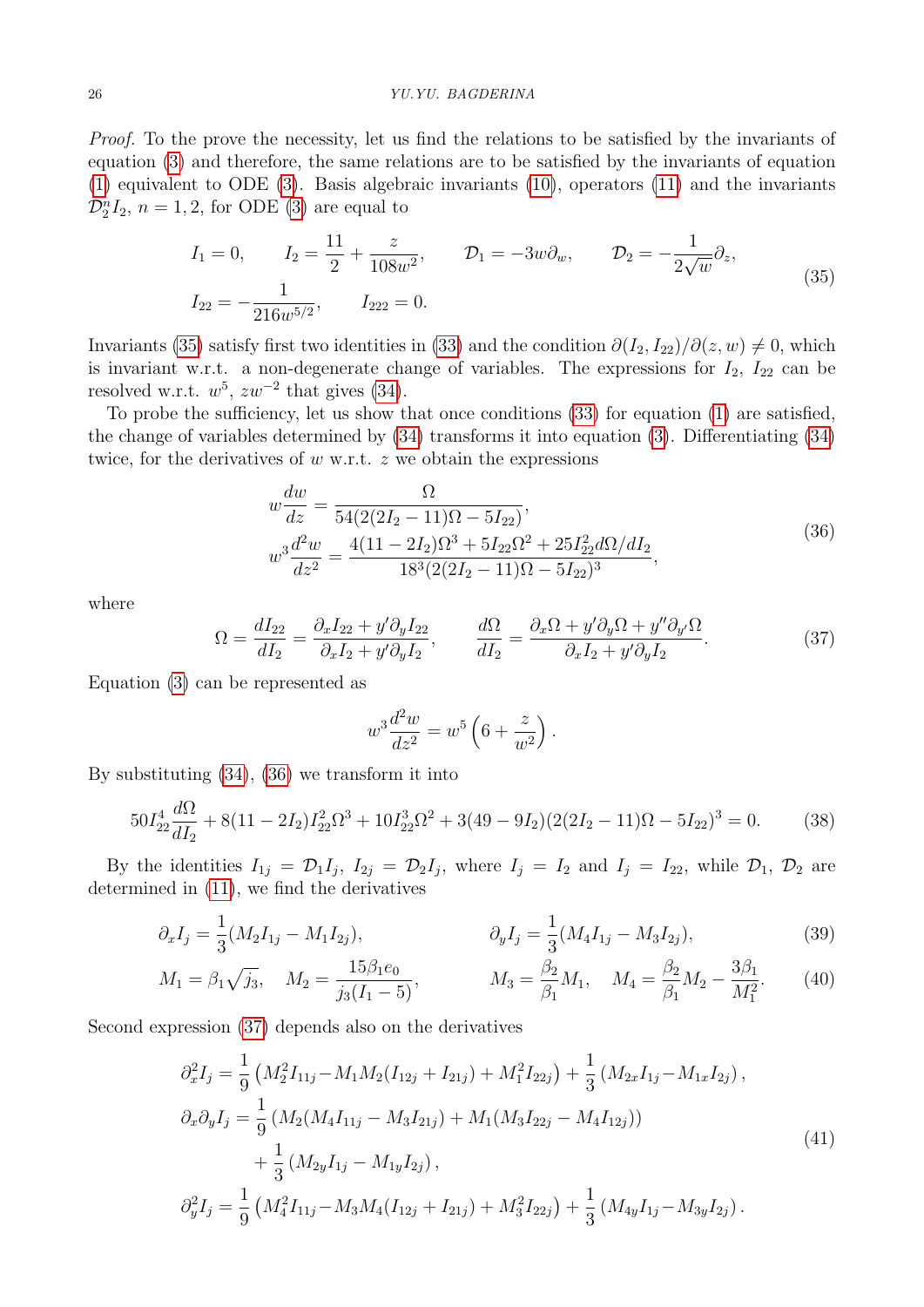The derivatives of the first two functions in [\(40\)](#page-7-3) are equal to

$$
M_{1x} = \left(\frac{I_1 - 5}{10}M_2 + \frac{2\gamma_{10}}{5\beta_1} - P\frac{\beta_2}{\beta_1} + Q\right)M_1,
$$
  
\n
$$
M_{1y} = \left(\frac{I_1 - 5}{10}M_4 + \frac{2\gamma_{20} - 3\gamma_{11}}{5\beta_1} + \frac{3\beta_2\gamma_{10}}{5\beta_1^2} - Q\frac{\beta_2}{\beta_1} + R\right)M_1,
$$
  
\n
$$
M_{2x} = (15 - 2I_1)\frac{M_2^2}{15} + \frac{5M_1^2(49(5 - I_1) - 45I_2)}{3(I_1 - 5)^2} + \left(\frac{2\gamma_{10}}{5\beta_1} + Q\right)M_2 - PM_4,
$$
  
\n
$$
M_{2y} = (15 - 2I_1)\frac{M_2M_4}{15} + \frac{5M_1M_3}{3(I_1 - 5)^2}(49(5 - I_1) - 45I_2)
$$
  
\n
$$
+ \left(\frac{\gamma_{20} + \gamma_{11}}{5\beta_1} - \frac{\beta_2\gamma_{10}}{5\beta_1^2} + R\right)M_2 + \left(\frac{\gamma_{10}}{5\beta_1} - Q\right)M_4,
$$

while the derivatives  $M_{3y}$ ,  $M_{4y}$  are calculated by means of the expressions for  $M_{1y}$ ,  $M_{2y}$  and  $\beta_{1y} = \gamma_{20} + R\beta_1 - Q\beta_2, \ \beta_{2y} = \gamma_{21} + S\beta_1 - R\beta_2.$ 

Substituting quantities [\(37\)](#page-7-2), where the derivatives of invariants  $I_2$ ,  $I_{22}$  are calculated by means of  $(39)$ ,  $(41)$ , and  $y''$  is replaced by means of  $(1)$ , we cast  $(38)$  into the form

<span id="page-8-0"></span>
$$
\Lambda_0(M_2 + y'M_4)^3 + 3\Lambda_1(M_1 + y'M_3)(M_2 + y'M_4)^2
$$
  
+ 
$$
3\Lambda_2(M_1 + y'M_3)^2(M_2 + y'M_4) + \Lambda_3(M_1 + y'M_3)^3 = 0
$$
 (42)

with coefficients  $\Lambda_i$  being functions of the invariants for equation [\(1\)](#page-0-0). Identity [\(42\)](#page-8-0) is the condition ensuring that equations [\(1\)](#page-0-0) and [\(3\)](#page-0-3) are related by the change of variables determined by [\(34\)](#page-6-4). It remains to show that  $\Lambda_i$  vanishes if the invariants of equation [\(1\)](#page-0-0) satisfy conditions [\(33\)](#page-6-3).

By trivial identities [\(12\)](#page-2-3) and their consequences, we can express invariants  $I_{12}$  and

$$
I_{112} = \frac{4}{25}(7I_1^2 + 45I_1 + 225)I_2 + \frac{I_1 - 5}{225}(92I_1^2 + 2217I_1 + 8910),
$$
  
\n
$$
I_{122} = \frac{3}{10}(3I_1 + 25)I_{22}, \quad I_{1122} = \frac{9}{20}(3I_1^2 + 24I_1 + 125)I_{22},
$$
  
\n
$$
I_{212} = \frac{2}{5}(2I_1 + 15)I_{22}, \quad I_{2122} = \frac{3}{10}(3I_1 + 25)I_{222}, \quad I_{1222} = (I_1 + 9)I_{222}
$$

in terms of invariants  $I_1$ ,  $I_2$ ,  $I_{22}$ ,  $I_{222}$ . Substituting these expressions into  $\Lambda_i$ , we obtain

$$
\Lambda_0 = 2I_1 I_{22}^3 [4I_1^2 (9I_2 - 49) K_0^3 - 81I_1 (33I_1 + 875) I_{22}^2 K_0 \n+ 243(3I_1 + 25) (23I_1^2 + 8460I_1 + 56125) I_{22}^2],
$$
\n
$$
\Lambda_1 = 30I_1 I_{22}^2 [6I_1 (9I_2 - 49) K_0^2 K_1 - 243(9I_1 + 175) I_{22}^2 K_1 \n+ (13K_2 - 10(17I_1 + 105) K_0 - 375(343I_1 + 2245)) I_{22}^2 I_{222}],
$$
\n
$$
\Lambda_2 = 225I_{22} [18I_1 (9I_2 - 49) K_0 K_1^2 - 162(3I_1 + 25) I_{22}^2 I_{222} K_1 \n- 45(431I_1 + 3525) I_{22}^4 I_{222} + 2I_{22}^2 (I_{222}^2 + 45I_{22}I_{2222}) K_2],
$$
\n
$$
\Lambda_3 = 15^3 [27(9I_2 - 49) K_1^3 + 36I_{22}^2 I_{222}^2 K_1 + 90I_{22}^4 (46I_{222}^2 - 45I_{22}I_{2222}) \n+ 5I_{22}^4 (I_1 - 5)^{-2} (49(I_1 - 5) + 45I_2) (135(3I_1 + 25) I_{22}^2 - 2I_{222} K_2)],
$$

where  $K_0 = 9I_2 + 23I_1 + 1073$ ,  $K_1 = 2(2I_2 - 11)I_{222} - 5I_{22}^2$ ,  $K_2 = 45(2I_1 + 15)(2I_2 - 11) +$  $I_1(46I_1 + 2245)$ . It can be shown that these quantities vanish if and only if  $I_1 = 0$ ,  $I_{222} = 0$ ,  $I_{2222} = 0$ . The proof is complete.  $\Box$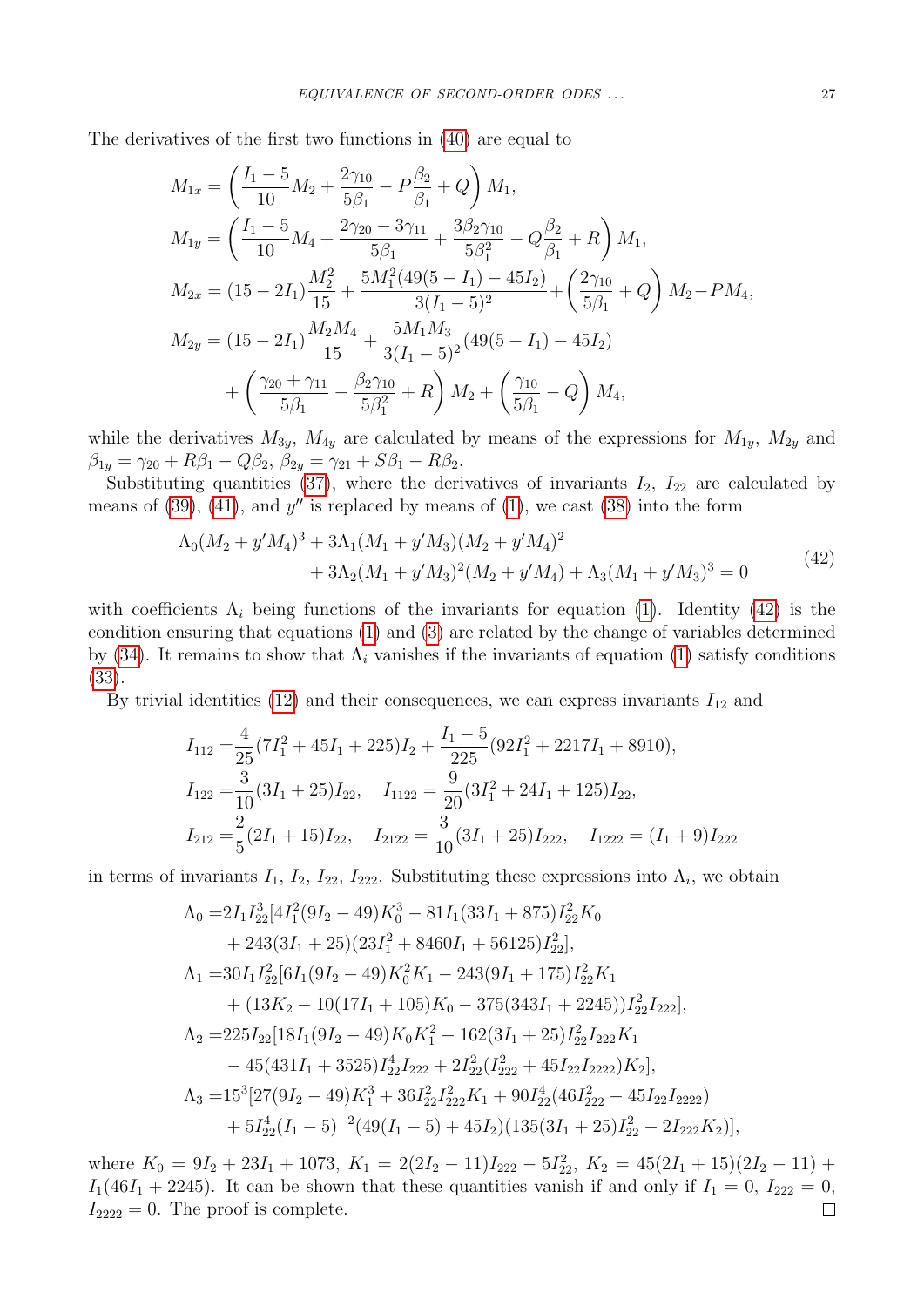### 28 YU.YU. BAGDERINA

#### 6. Examples of equivalent equations

Apart from equations  $(17)$ ,  $(20)$ ,  $(24)$ ,  $(27)$ , in  $[25]$  there were integrated other ODEs  $(4)$ of sixth type equivalent to these four equations. In two subsequent examples we show how to establish the equivalence of equation by means of invariants and to find the relating change of variables [\(2\)](#page-0-1). In the third example we establish that the generalized Sundman transform obtained in [\[20\]](#page-11-2), up to a point change of variables can be regarded as autotransformation of the first Painlevé equation.

Example 1. In [\[25\]](#page-11-7), there was provided the general solution to ODE

<span id="page-9-1"></span>
$$
\frac{d^2y}{dx^2} = \frac{A_1}{y^3} + \frac{A_2}{x^3}, \qquad A_1, A_2 = \text{const} \neq 0,
$$
\n(43)

having invariants

<span id="page-9-0"></span>
$$
I_1 = 5 + \frac{5A_2y^3}{4A_1x^3}, \quad I_0 = \frac{4\sqrt{3}A_1x^{7/2}y(y - xy')}{\left(-(4A_1x^3 + A_2y^3)\right)^{3/2}}, \quad \hat{J}_1 = 0, \quad \hat{J}_2 = 0,
$$
\n
$$
(44)
$$

satisfying conditions [\(18\)](#page-5-2) of Theorem 2. Equating invariants  $I_1$  defined by [\(19\)](#page-5-3), [\(44\)](#page-9-0), we obtain the transformation relating equations [\(43\)](#page-9-1) and [\(17\)](#page-4-3):

<span id="page-9-2"></span>
$$
z = \xi(x, y), \qquad w = \frac{y}{x}, \qquad \frac{dw}{dz} = \frac{xy' - y}{x^2(\xi_x + y'\xi_y)}.\tag{45}
$$

Equating invariants  $I_0$  and substituting [\(45\)](#page-9-2), we obtain the equations  $\xi_x = x^{-2}$ ,  $\xi_y = 0$  to determine function  $\xi$ . The solution is  $\xi = -1/x$ . It is easy to check that the change of variables  $z = -1/x$ ,  $w = y/x$  transforms [\(43\)](#page-9-1) into equation [\(17\)](#page-4-3).

Example 2. In [\[25\]](#page-11-7) there was integrated the equation

<span id="page-9-4"></span>
$$
\frac{d^2y}{dx^2} = \frac{Ay^2}{x^2} - \frac{6y}{25x^2}, \qquad A = \text{const} \neq 0,
$$
\n(46)

whose invariants are

<span id="page-9-3"></span>
$$
I_1 = 0,
$$
  $I_2 = \frac{11}{2},$   $I_0 = \frac{2y - 5xy'}{5\sqrt{6A}y^{3/2}}.$  (47)

Comparing [\(47\)](#page-9-3) with [\(25\)](#page-6-5), [\(28\)](#page-6-6), [\(31\)](#page-6-7), we conclude that ODE [\(46\)](#page-9-4) satisfies the hypothesis of Theorem 4 and is equivalent to equation  $(24)$ . Change  $(2)$  relating  $(46)$  and  $(24)$  is found by the condition of equality of invariants  $I_0$  for these equations. Substituting

$$
z = \xi(x, y), \qquad w = \eta(x, y), \qquad \frac{dw}{dz} = \frac{\eta_x + y'\eta_y}{\xi_x + y'\xi_y}
$$

into this identity and equating the coefficients at the like powers of  $y'$ , for  $\xi$ ,  $\eta$  we obtain the system of equations

$$
5\sqrt{y}\eta_x + 2\eta^{3/2}\xi_x = 0, \qquad 5y^{3/2}\eta_y + \eta^{3/2}(2y\xi_y - 5x\xi_x) = 0, \qquad \xi_y = 0.
$$

One of its solutions is  $\xi = 5x^{1/5}$ ,  $\eta = yx^{-2/5}$  and thus, ODE [\(46\)](#page-9-4) is transformed to [\(24\)](#page-6-0) by the change of variables  $z = 5x^{1/5}$ ,  $w = yx^{-2/5}$ .

Example 3. It was shown in [\[20\]](#page-11-2) that the generalized Emden-Fowler equation

<span id="page-9-5"></span>
$$
\frac{d^2y}{dx^2} = \frac{c_0y^2}{(x-k)^5} + \frac{c_1}{(x-k)^4} + \frac{c_2}{(x-k)^3}, \quad c_0, c_1, c_2, k = \text{const}, \quad c_0, c_1 \neq 0 \tag{48}
$$

is related with the first Painlevé equation

$$
\frac{d^2W}{dZ^2} = 6W^2 - \frac{625}{6}Z
$$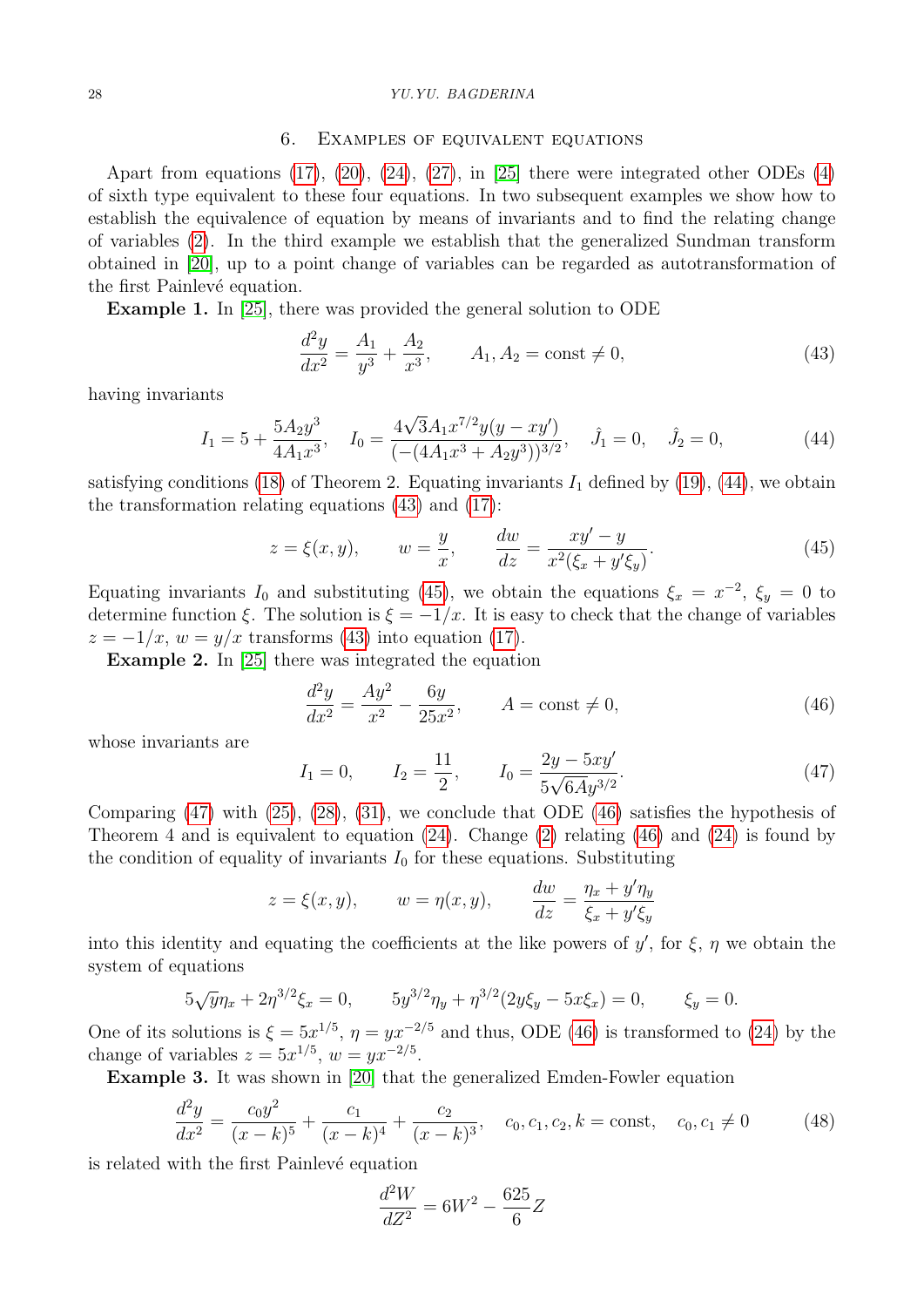by the generalized Sundman transform

<span id="page-10-11"></span>
$$
Z = -\frac{(c_0 c_1)^{1/5}}{5^{4/5}} \left( \frac{1}{x - k} + \frac{c_2}{c_1} \right), \quad U(Z) = \frac{(5c_0 c_1)^{4/5}}{6c_1} \int \frac{y(x)}{(x - k)^3} dx,\tag{49}
$$

where  $dU(Z)/dZ = W(Z)$ . By the dilatation  $Z = -5^{-4/5}6^{1/5}z$ ,  $W = 5^{8/5}6^{-2/5}w$ , the Painlevé equation is reduced to the standard form [\(3\)](#page-0-3). ODE [\(48\)](#page-9-5) is an equation of sixth type. Its algebraic invariants

$$
I_1 = 0
$$
,  $I_2 = \frac{11}{2} + \frac{(x-k)(c_1+c_2(x-k))}{18c_0y^2}$ ,  $I_{22} = \frac{c_1(x-k)^{5/2}}{(6c_0)^{3/2}y^{5/2}}$ ,  $I_{222} = 0$ 

satisfy conditions  $(33)$  in Theorem 7. Therefore, equation  $(48)$  is equivalent to the first Painlevé equation. The corresponding transformation

<span id="page-10-12"></span>
$$
z = \frac{(c_0 c_1)^{1/5}}{6^{1/5}} \left( \frac{1}{x - k} + \frac{c_2}{c_1} \right), \qquad w = \frac{c_0^{3/5} y}{6^{3/5} c_1^{2/5} (x - k)} \tag{50}
$$

is determined by relations [\(34\)](#page-6-4), which in the present case read as

$$
w^5 = \frac{c_0^3 y^5}{216c_1^2(x-k)^5}, \qquad \frac{z}{w^2} = \frac{6(x-k)(c_1+c_2(x-k))}{c_0 y^2}.
$$

Thus, equation  $(48)$  is related with the first Painlevé equation not only by nonlocal transformation [\(49\)](#page-10-11), but also by a simpler change of variables [\(50\)](#page-10-12).

### BIBLIOGRAPHY

- <span id="page-10-0"></span>1. R. Liouville. Mémoire sur les invariants de certaines équations différentielles et sur leurs appli*cations* // J. Ecole Polytechnique. **59**,  $7-76$  (1889).
- 2. A. Tresse. Sur les invariants différentiels des groupes continus de transformations  $//$  Acta Math. 18:1, 1–88 (1894).
- 3. É. Cartan Sur les variétés à connexion projective  $//$  Bull. Soc. Math. France. 52:205–241 (1924).
- 4. G. Thomsen. Über die topologischen Invarianten der Differentialgleichung  $y'' = f(x, y)y'^3 +$  $g(x, y)y'^2 + h(x, y)y' + k(x, y)$  // Abh. Math. Semin. Hamb. Univ. 7:1, 301-328 (1929).
- <span id="page-10-6"></span>5. V.V. Dmitrieva, R.A. Sharipov. On the point transformations for the second order differential equations.  $I$  // Preprint arXiv:solv-int/9703003 (1997).
- <span id="page-10-8"></span>6. R.A. Sharipov. On the point transformations for the equations  $y'' = P + 3Qy' + 3Ry'^2 + Sy'^3$  // Bull. Bashkir State University. 1:1, 5–8 (1998) [Preprint arXiv:solv-int/9706003 (1997).]
- <span id="page-10-9"></span>7. R.A. Sharipov. Effective procedure of point classification for the equations  $y'' = P + 3Qy' + 3Ry'^2 + Sy'^3$  // Preprint arXiv:math.DG/9802027 (1998).
- <span id="page-10-7"></span>8. V.A. Yumaguzhin. Differential invariants of second order ODEs. I // Acta Appl. Math. 109:1, 283–313 (2010).
- <span id="page-10-10"></span>9. O.I. Morozov. Problem of point equivalence for second order ordinary differential equations. II // Scientific bull. MSTU SA 157 98–104 (2010). (in Russian).
- <span id="page-10-1"></span>10. Yu.Yu. Bagderina. Invariants of a family of scalar second-order ordinary differential equations // J. Phys. A. 46:29, id 295201, 36pp (2013).
- <span id="page-10-2"></span>11. E.L. Ince. Ordinary differential equations. Dover Publications, New York (1926).
- <span id="page-10-3"></span>12. P. Painlevé. Sur les équations différentielles du second ordre et d'ordre supérieur dont l'intégrale générale est uniforme // Acta Math. 25:1, 1–85 (1902).
- <span id="page-10-4"></span>13. B. Gambier. Sur les équations différentielles du second ordre et du premier degré dont l'intégrale générale est à points critiques fixes // Acta Math. 33:1, 1–55 (1910).
- <span id="page-10-5"></span>14. N. Kamran, K.G. Lamb, W.F. Shadwick. The local equivalence problem for  $d^2y/dx^2 = F(x, y, dy/dx)$  and the Painlevé transcendents // J. Diff. Geom. 22:2, 139-150 (1985).